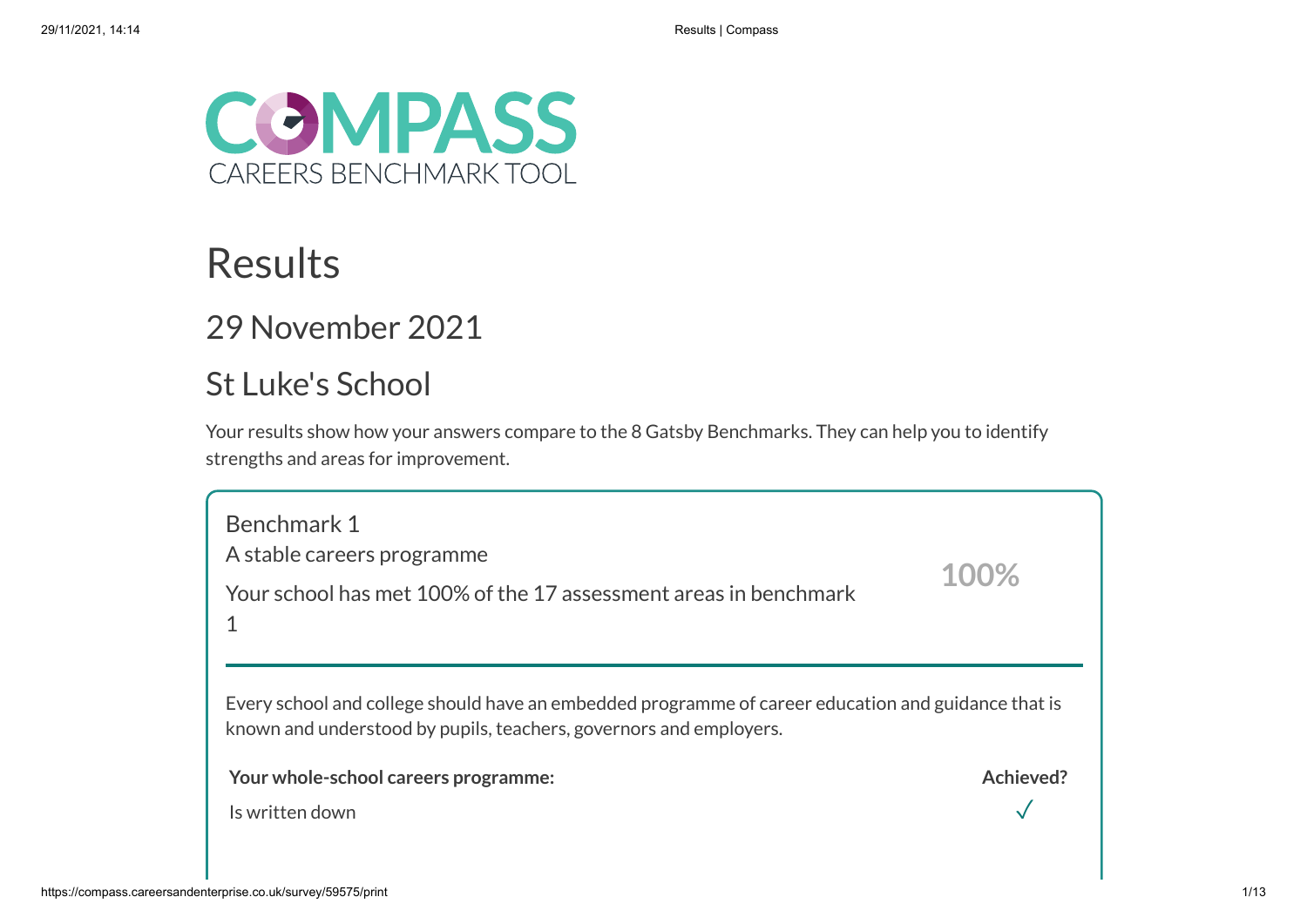29/11/2021, 14:14 Results | Compass

| Your whole-school careers programme:                               | <b>Achieved?</b> |
|--------------------------------------------------------------------|------------------|
| Is approved by the board of governors                              |                  |
| Has the explicit backing of senior leadership                      |                  |
| Has resources allocated to it                                      |                  |
| Has systematic monitoring in place                                 |                  |
| Has both strategic and operational elements                        |                  |
| Is published on your school's website                              |                  |
| Is on the school's website with information aimed specifically at: |                  |
| <b>Students</b>                                                    |                  |
| <b>Teachers</b>                                                    |                  |
| Employers                                                          |                  |
| Parents/Carers                                                     |                  |
| Is evaluated for effectiveness at least every 3 years              |                  |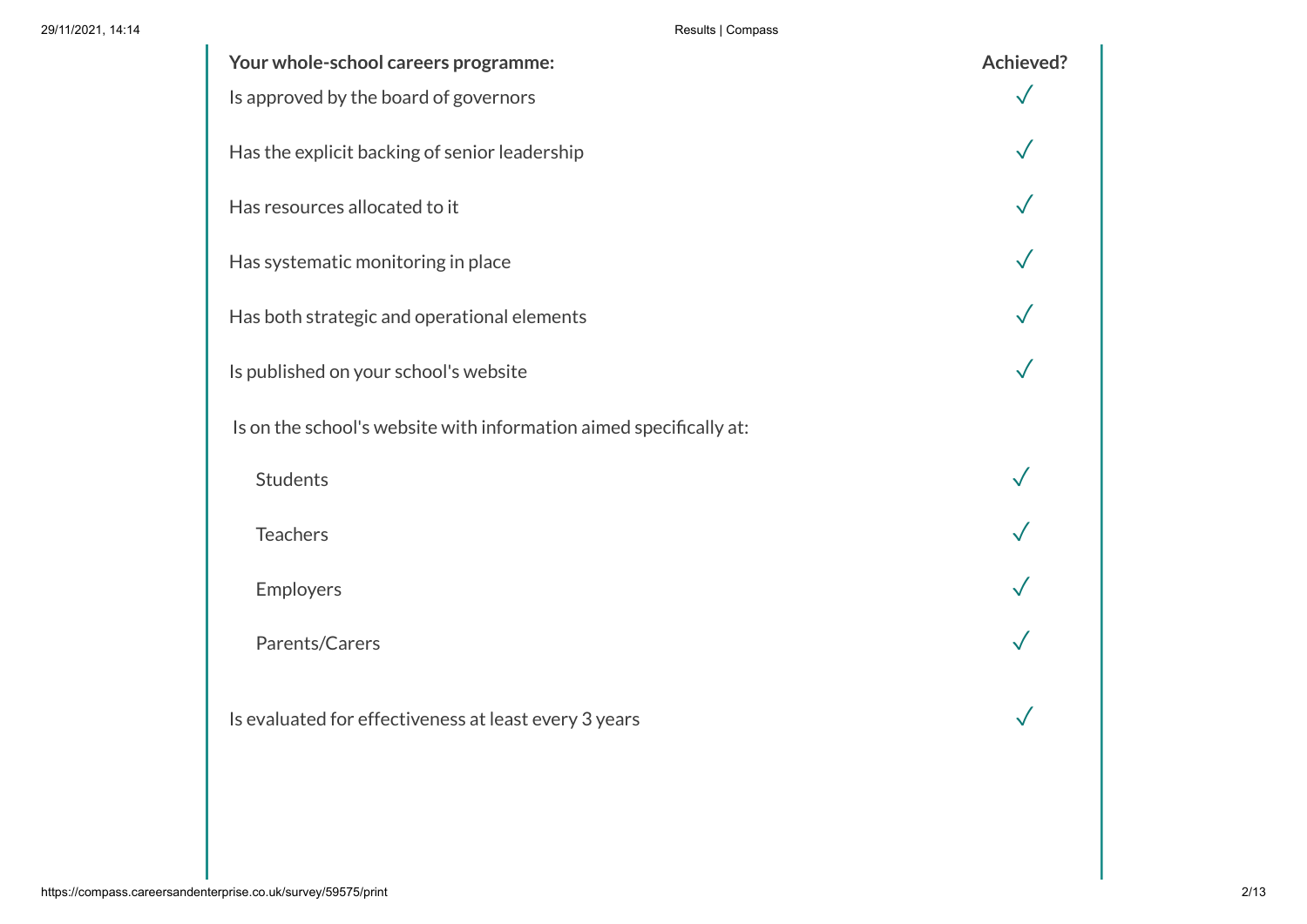29/11/2021, 14:14 Results | Compass

| Your whole-school careers programme:                                                         | <b>Achieved?</b> |
|----------------------------------------------------------------------------------------------|------------------|
| Is evaluated using systematic feedback from:                                                 |                  |
| <b>Students</b>                                                                              |                  |
| <b>Teachers</b>                                                                              |                  |
| Employers                                                                                    |                  |
| Parents/Carers                                                                               |                  |
| Has an identified lead individual with strategic responsibility for overseeing the programme | $\checkmark$     |
| Resources for delivering Gatsby Benchmark 1                                                  |                  |
| Access our Resource Directory to help you achieve this Gatsby Benchmark.                     |                  |
| Go to Resource Directory.                                                                    |                  |
|                                                                                              | Hide details     |
| Your previous score<br>May 2021                                                              | 100%             |
| Percentage of schools nationally meeting this benchmark<br>2020                              | 27%              |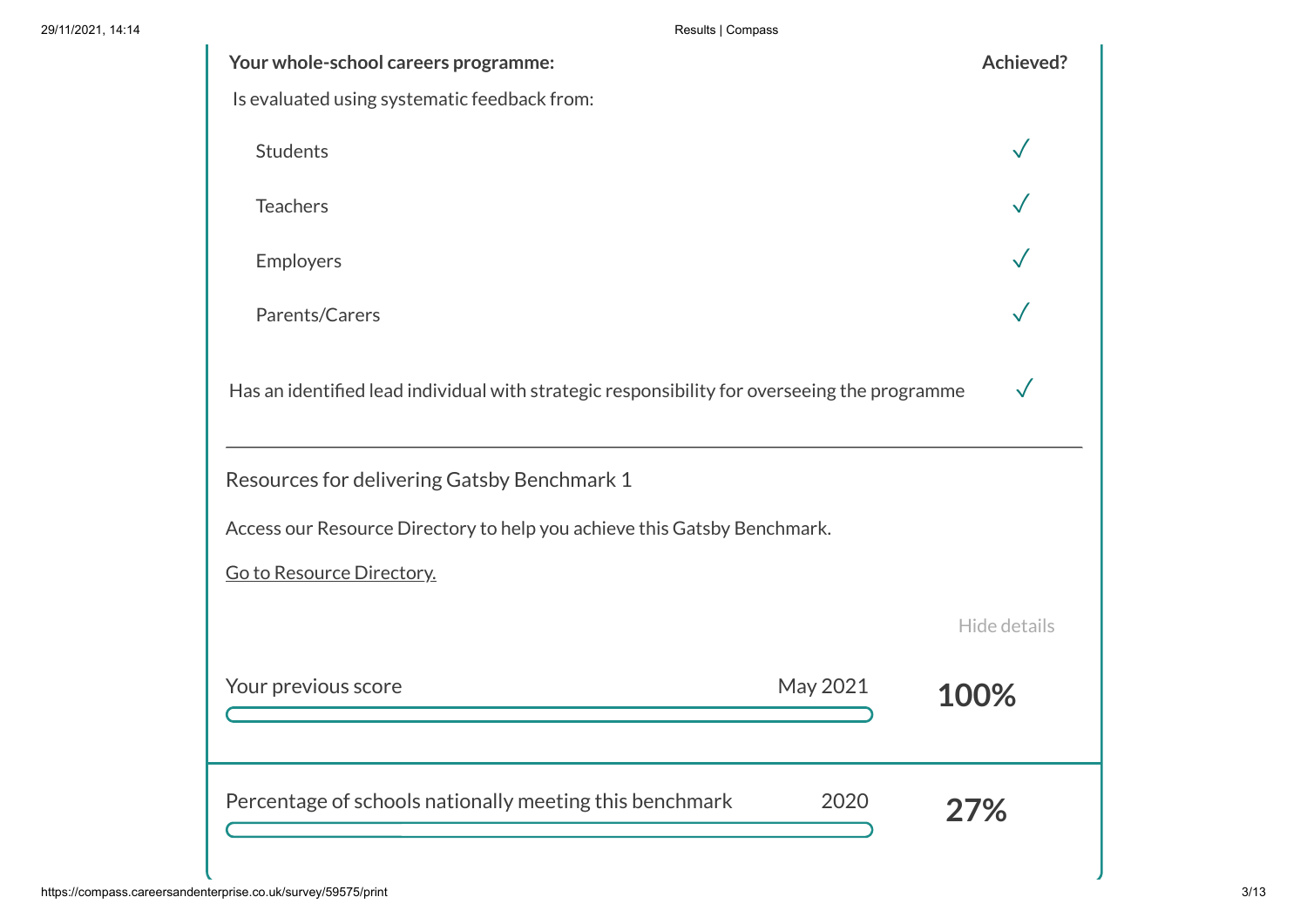| Benchmark 2<br>Learning from career & labour market information<br>Your school has met 100% of the 2 assessment areas in benchmark 2                                                                                                          | 100%             |
|-----------------------------------------------------------------------------------------------------------------------------------------------------------------------------------------------------------------------------------------------|------------------|
| Every pupil, and their parents, should have access to good quality information about future study options<br>and labour market opportunities. They will need the support of an informed adviser to make best use of<br>available information. |                  |
| Your school:                                                                                                                                                                                                                                  | <b>Achieved?</b> |
| Ensures the majority of students have used up-to-date and appropriate career & labour<br>market information to help inform career/progression paths.                                                                                          |                  |
| Encourages parents and carers to use labour market information, future study options and<br>career or transition pathways to aid the support given to their children.                                                                         |                  |
| Resources for delivering Gatsby Benchmark 2                                                                                                                                                                                                   |                  |
| Access our Resource Directory to help you achieve this Gatsby Benchmark.                                                                                                                                                                      |                  |
| Go to Resource Directory.                                                                                                                                                                                                                     |                  |
|                                                                                                                                                                                                                                               | Hide details     |
| Your previous score<br>May 2021                                                                                                                                                                                                               | 100%             |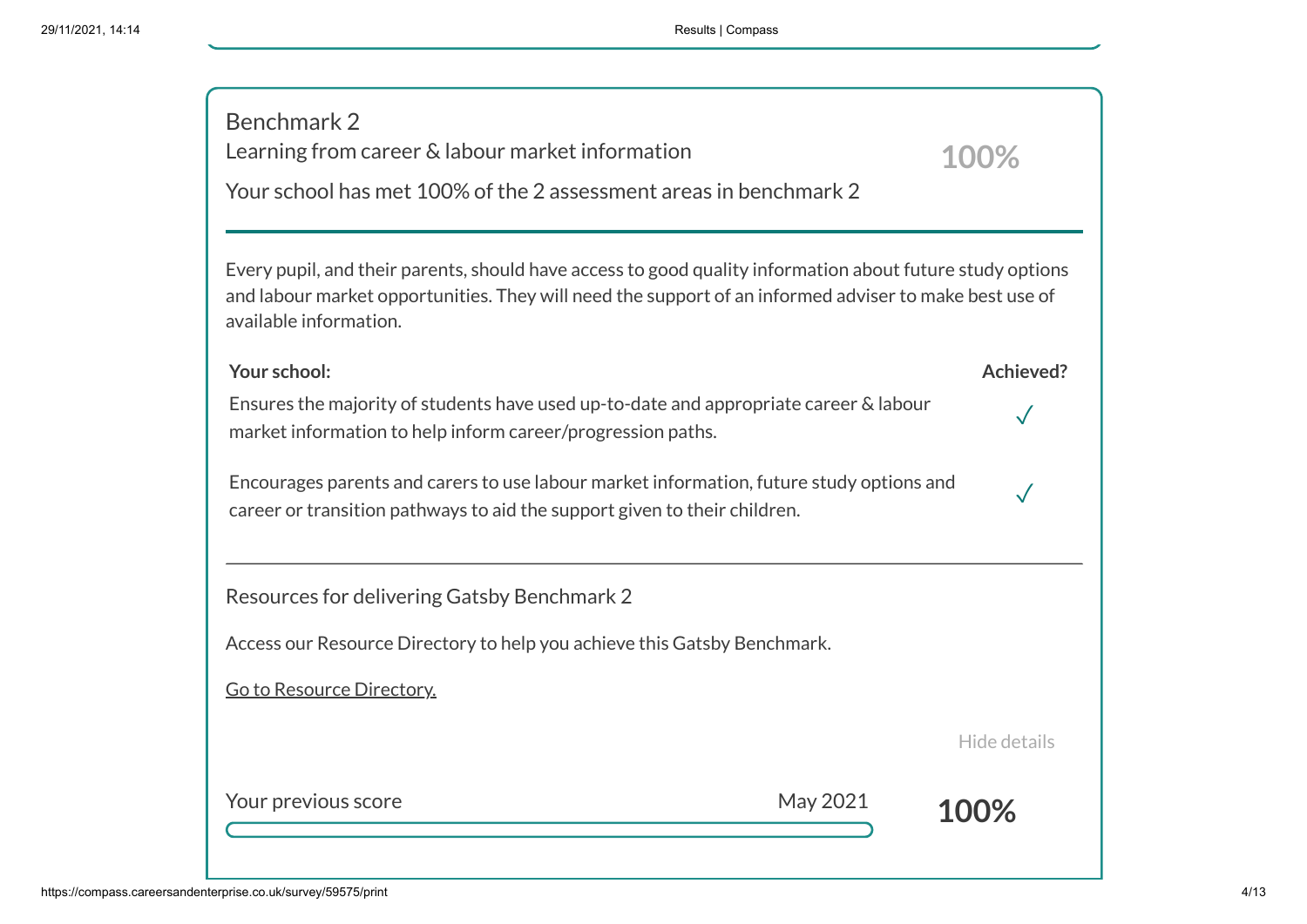| Results   Compass                                                                                                                                  |           |
|----------------------------------------------------------------------------------------------------------------------------------------------------|-----------|
| Percentage of schools nationally meeting this benchmark<br>2020                                                                                    | 52%       |
| Benchmark 3<br>Addressing the needs of each pupil                                                                                                  | 100%      |
| Your school has met 100% of the 7 assessment areas in benchmark 3                                                                                  |           |
| Advice and support should be tailored to the needs of each pupil. Keeping good records of pupils and their<br>destinations after school will help. |           |
| Your school:                                                                                                                                       | Achieved? |
| Provides a careers programme that:                                                                                                                 |           |
| Raises aspirations of all students                                                                                                                 |           |
| Challenges stereotypical thinking (In terms of gender etc)                                                                                         |           |

Collects and maintains accurate data for each pupil on their destinations for 3 years after they leave school

Shares above mentioned data with the local authority

Keeps systematic records on each pupils' experiences of career and enterprise activity, and decisions on future pathways

✓

✓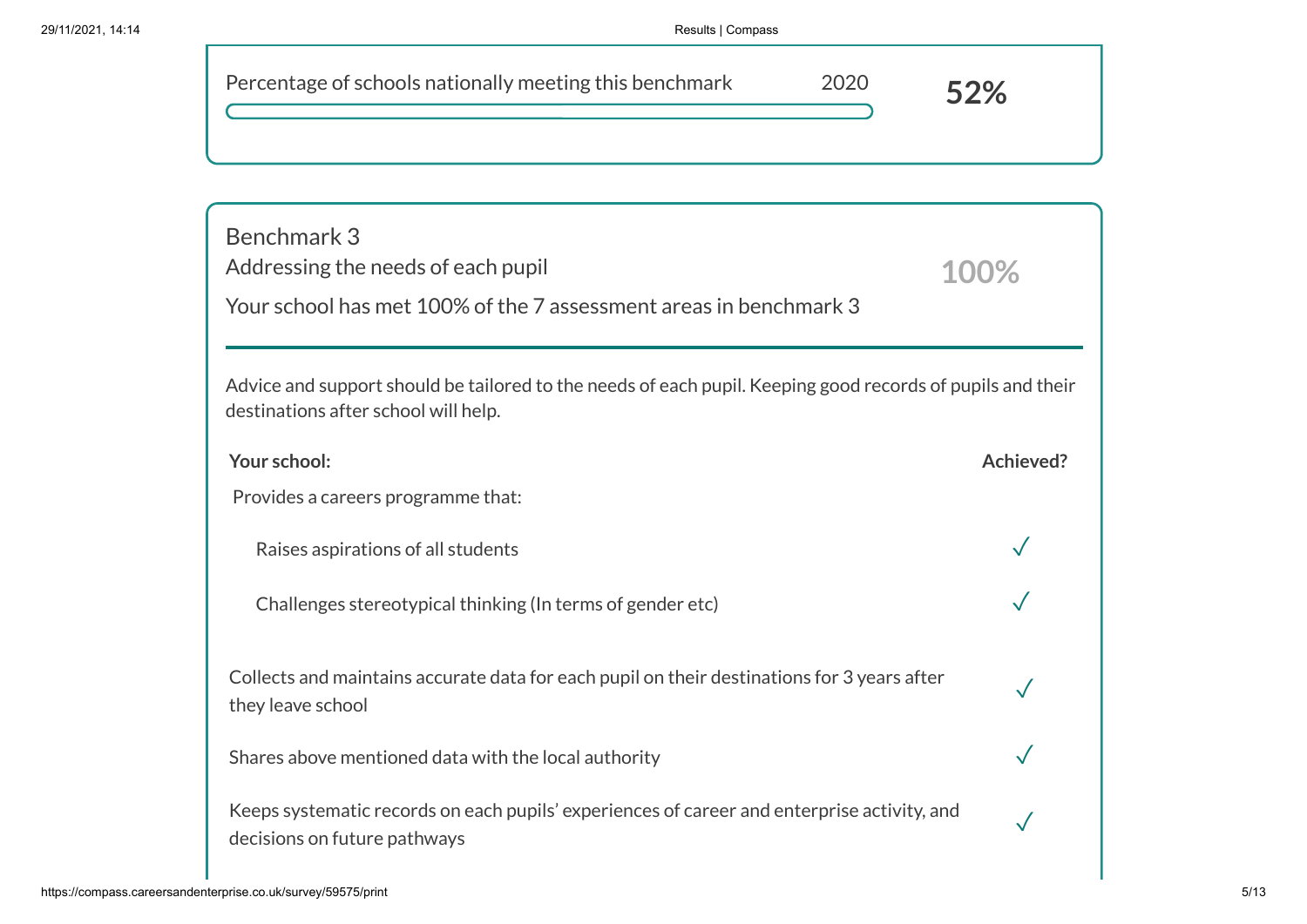| Your school:                                                                                                                 | Achieved?    |
|------------------------------------------------------------------------------------------------------------------------------|--------------|
| Enables pupils to access accurate record about their careers and enterprise experiences,<br>and decisions on future pathways |              |
| Works pro-actively with the local authority and careers advisers to provide careers<br>guidance to students.                 |              |
| Resources for delivering Gatsby Benchmark 3                                                                                  |              |
| Access our Resource Directory to help you achieve this Gatsby Benchmark.                                                     |              |
| Go to Resource Directory.                                                                                                    |              |
|                                                                                                                              | Hide details |
| May 2021<br>Your previous score                                                                                              | 90%          |
| Percentage of schools nationally meeting this benchmark<br>2020                                                              | 25%          |
|                                                                                                                              |              |

| Benchmark 4<br>Linking curriculum learning to careers             | 100% |
|-------------------------------------------------------------------|------|
| Your school has met 100% of the 4 assessment areas in benchmark 4 |      |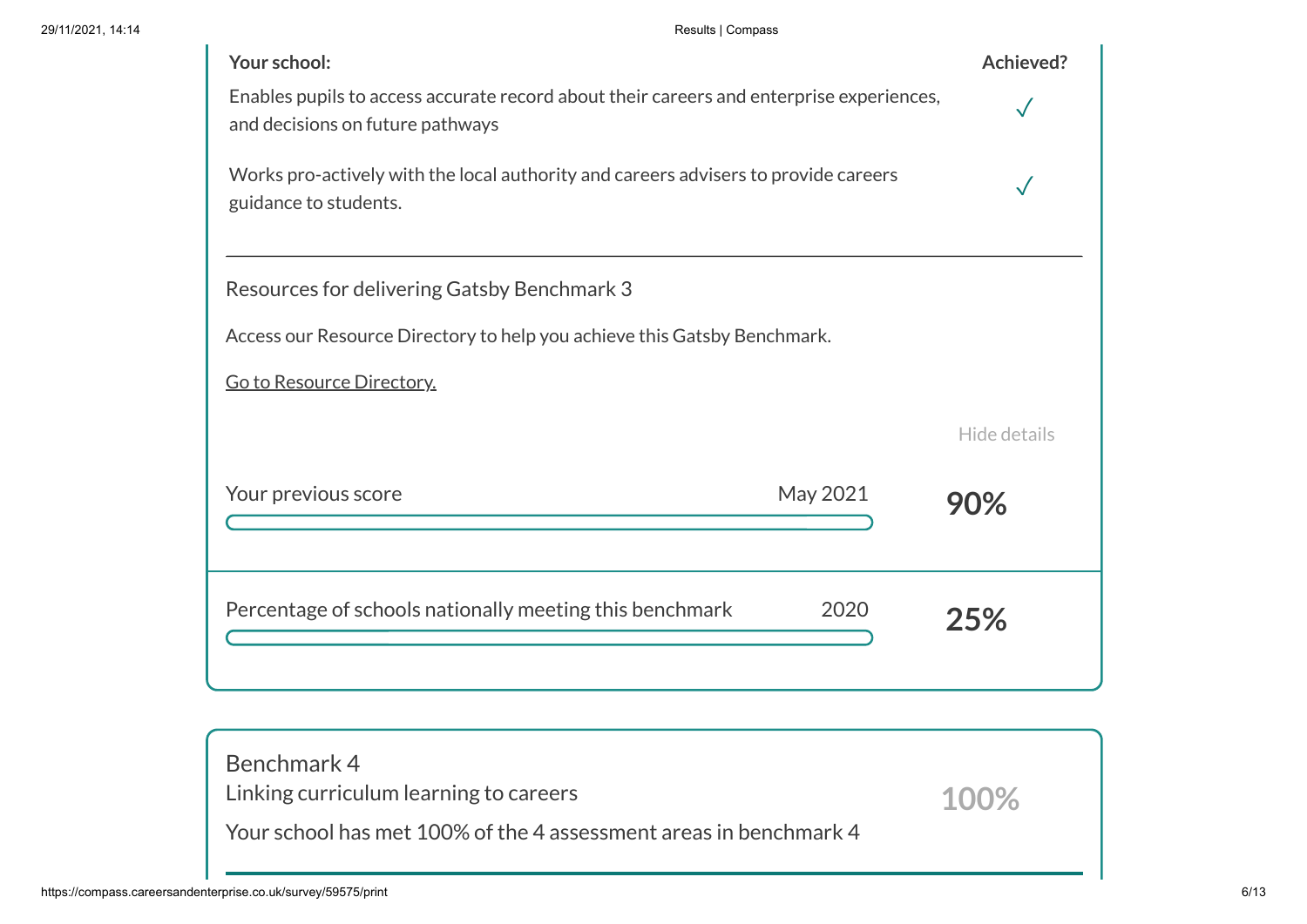## 29/11/2021, 14:14 Results | Compass

| Your school:                                                                                                                          | <b>Achieved?</b> |
|---------------------------------------------------------------------------------------------------------------------------------------|------------------|
| All/the overwhelming majority of students by the time they leave school, have<br>meaningfully experienced career learning as part of: |                  |
| English lessons                                                                                                                       |                  |
| Maths lessons                                                                                                                         |                  |
| Science lessons                                                                                                                       |                  |
| <b>PSHE</b> lessons                                                                                                                   |                  |
| Resources for delivering Gatsby Benchmark 4                                                                                           |                  |
| Access our Resource Directory to help you achieve this Gatsby Benchmark.                                                              |                  |
| Go to Resource Directory.                                                                                                             |                  |
|                                                                                                                                       | Hide details     |
| May 2021<br>Your previous score                                                                                                       | 93%              |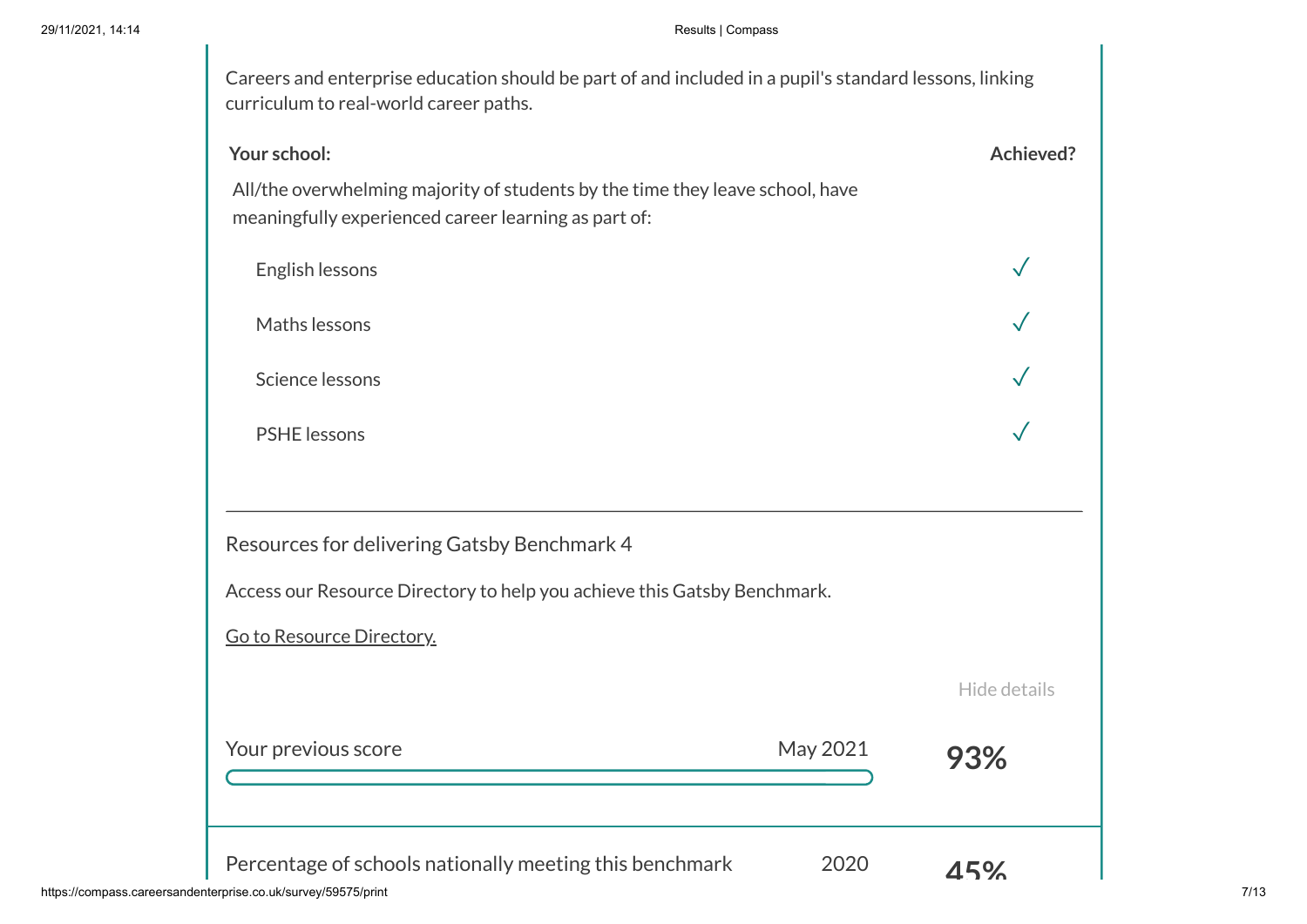**100%**

Benchmark 5 Encounters with employers & employees Your school has met 100% of the single assessment area in benchmark 5 All pupils should have encounters with employers and employees that result in a better understanding of the workplace and the potential career paths open to them. **All/the overwhelming majority of pupils: Achieved?** Have at least one meaningful encounter with an employer every year they are at your school ✓ Resources for delivering Gatsby Benchmark 5 Access our Resource Directory to help you achieve this Gatsby Benchmark. Go to Resource [Directory.](https://resources.careersandenterprise.co.uk/or-browse-resources/gatsby-benchmarks/gatsby-benchmark-5) Find an Activity Provider to help you achieve this Gatsby Benchmark. Go to Find an Activity [Provider.](https://find-activity-provider.careersandenterprise.co.uk/search) **100%** Hide details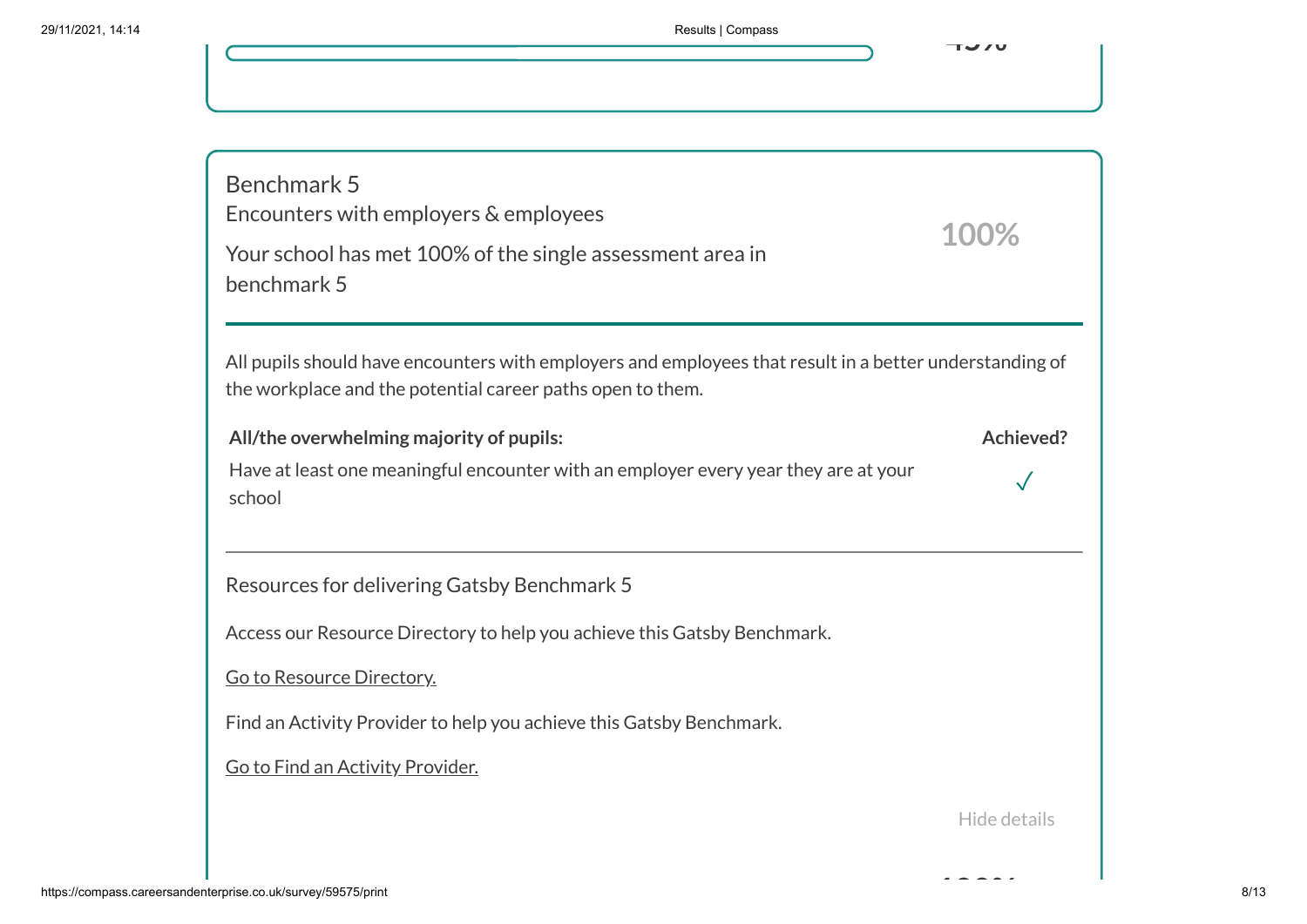|                                                                          | Results   Compass |      |
|--------------------------------------------------------------------------|-------------------|------|
| Your previous score                                                      | May 2021          | 100% |
|                                                                          |                   |      |
| Percentage of schools nationally meeting this benchmark                  | 2020              | 58%  |
|                                                                          |                   |      |
| Benchmark 6<br><b>Experiences of workplaces</b>                          |                   |      |
| Your school has met 100% of the single assessment area in<br>benchmark 6 |                   | 100% |

It's important for pupils to experience the workplace environment to understand the context in which they could one day be working.

**All/the overwhelming majority of pupils: Achieved?**

✓

Have had a meaningful experience of a workplace or community based setting by the end of year 11

Resources for delivering Gatsby Benchmark 6

Access our Resource Directory to help you achieve this Gatsby Benchmark.

Go to Resource [Directory.](https://resources.careersandenterprise.co.uk/or-browse-resources/gatsby-benchmarks/gatsby-benchmark-6)

Find an Activity Provider to help you achieve this Gatsby Benchmark.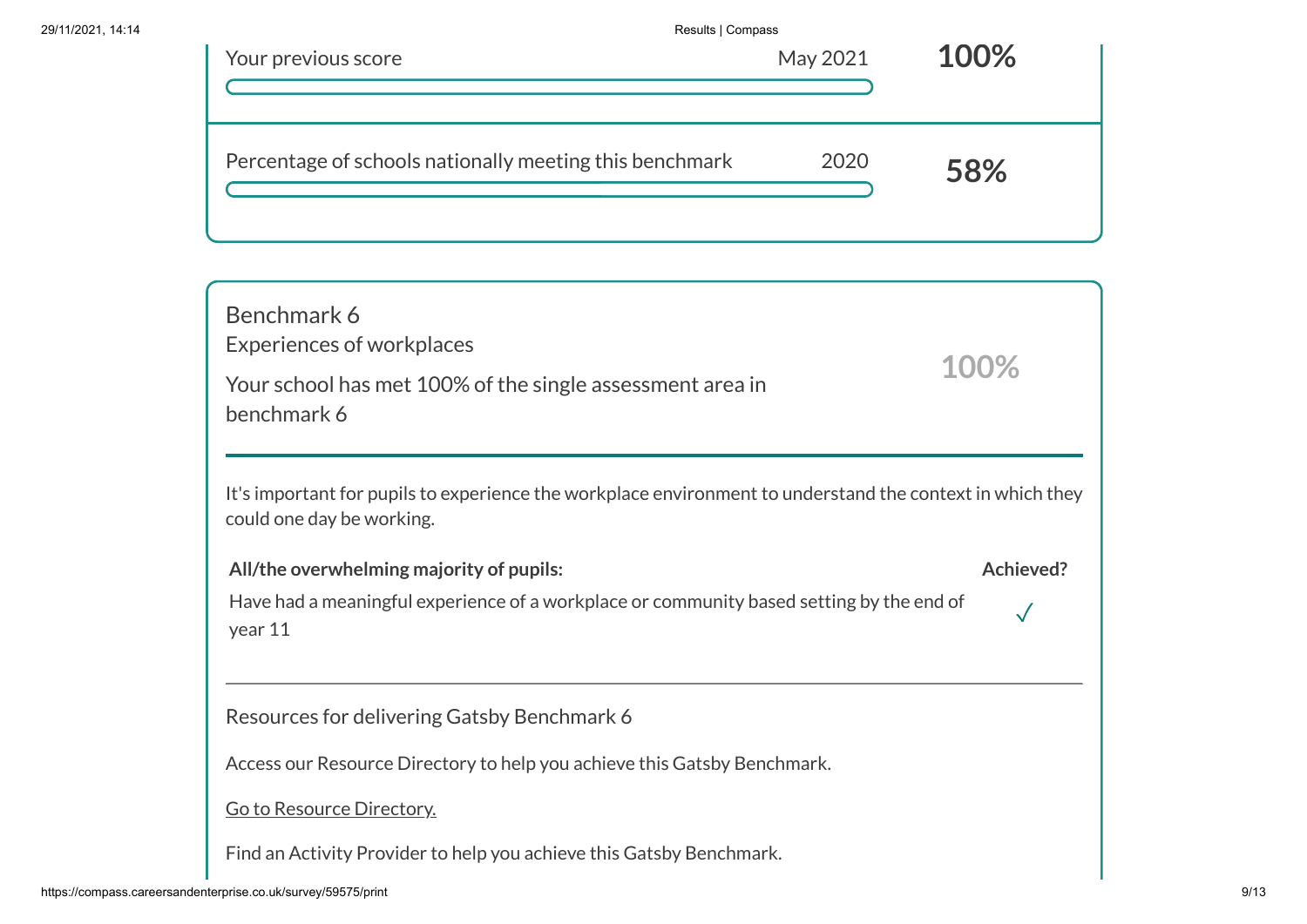| Go to Find an Activity Provider.                        |          |              |
|---------------------------------------------------------|----------|--------------|
|                                                         |          | Hide details |
| Your previous score                                     | May 2021 | 100%         |
| Percentage of schools nationally meeting this benchmark | 2020     | 52%          |

| Benchmark 7<br>Encounters with further and higher education<br>Your school has met 100% of the 4 assessment areas in benchmark 7                                          | 100%      |
|---------------------------------------------------------------------------------------------------------------------------------------------------------------------------|-----------|
| Careers provision should cover further and higher education as well as potential professions. Pupils<br>should have encounters with these organisations whilst at school. |           |
| By the time they leave school all/the overwhelming majority of pupils:<br>Have had meaningful encounters with sixth form colleges                                         | Achieved? |
| Have been provided with information about the full range of apprenticeships                                                                                               |           |
| Have had meaningful encounters with further education colleges                                                                                                            |           |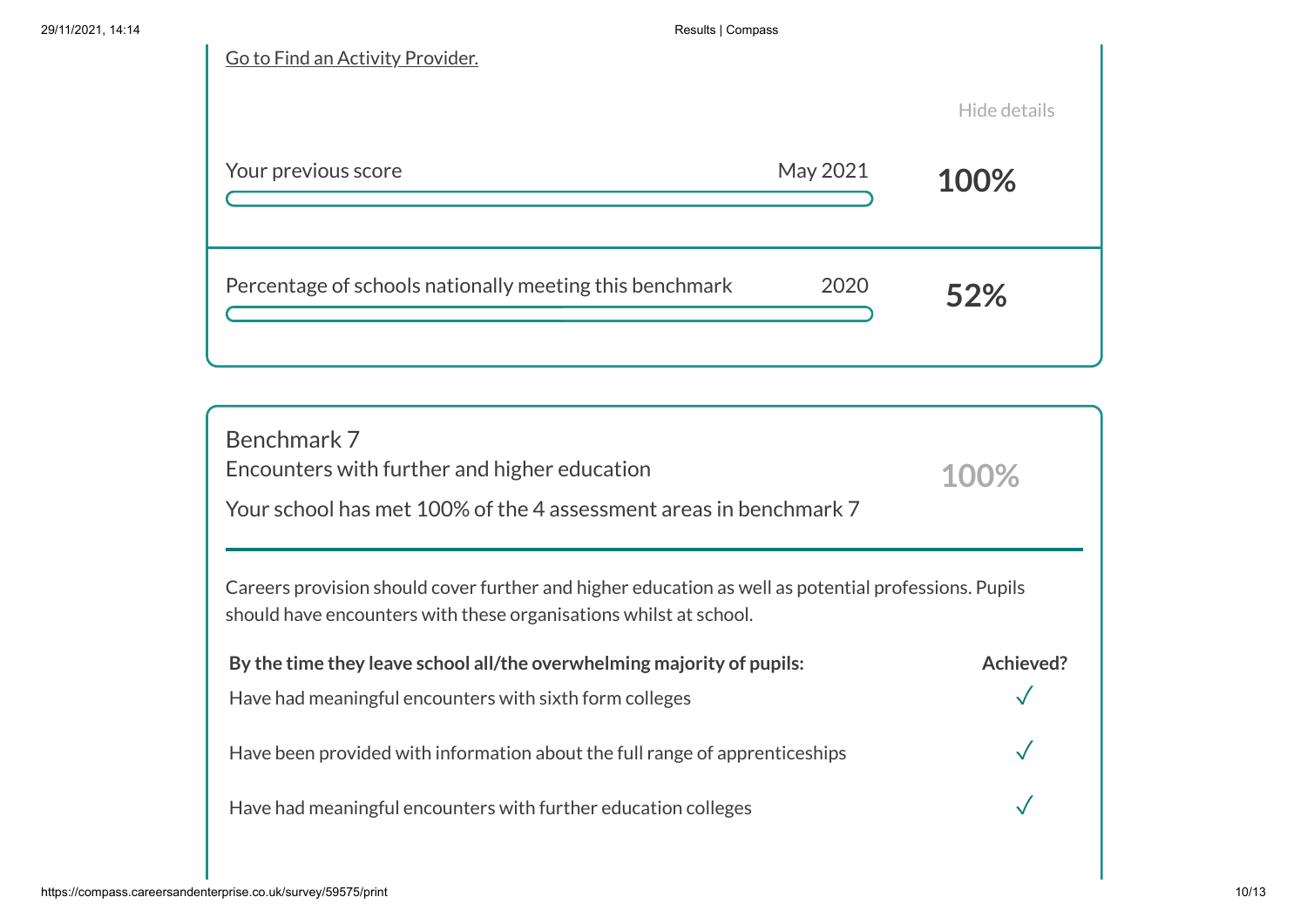| By the time they leave school all/the overwhelming majority of pupils:   |          | Achieved?    |
|--------------------------------------------------------------------------|----------|--------------|
| Have had meaningful encounters with independent training providers       |          |              |
|                                                                          |          |              |
| Resources for delivering Gatsby Benchmark 7                              |          |              |
| Access our Resource Directory to help you achieve this Gatsby Benchmark. |          |              |
| Go to Resource Directory.                                                |          |              |
|                                                                          |          | Hide details |
| Your previous score                                                      | May 2021 | 100%         |
| Percentage of schools nationally meeting this benchmark                  | 2020     | 30%          |

| Benchmark 8<br>Personal guidance                                         |      |
|--------------------------------------------------------------------------|------|
| Your school has met 100% of the single assessment area in<br>benchmark 8 | 100% |
|                                                                          |      |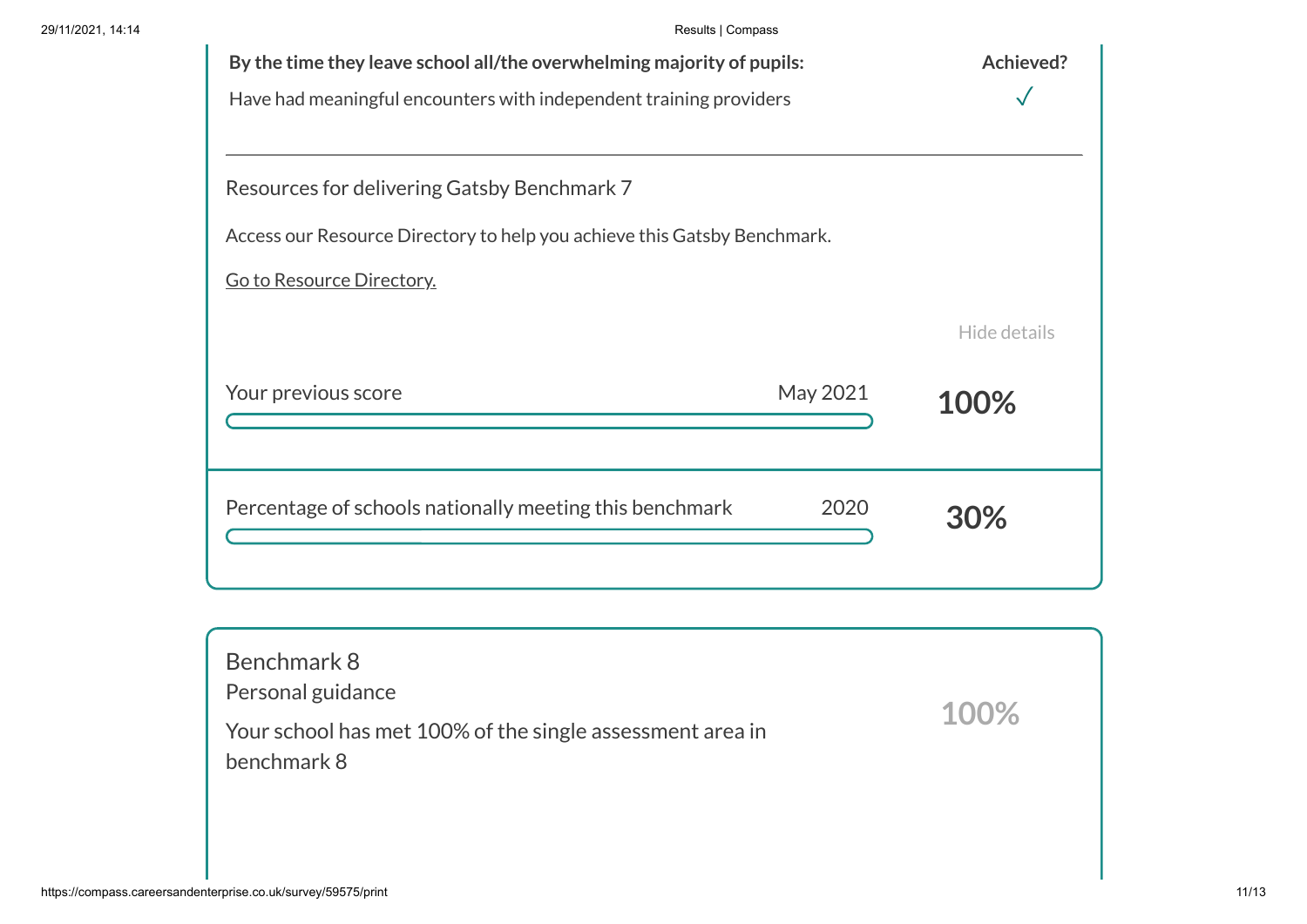T.

| Every student should have opportunities for guidance interviews with a career adviser, who could be<br>internal or external, provided they are trained to an appropriate level. |              |
|---------------------------------------------------------------------------------------------------------------------------------------------------------------------------------|--------------|
| All/the overwhelming majority of pupils:<br>Have had an interview with a professional and impartial careers adviser by the end of year<br>11                                    | Achieved?    |
| Resources for delivering Gatsby Benchmark 8<br>Access our Resource Directory to help you achieve this Gatsby Benchmark.                                                         |              |
| Go to Resource Directory.                                                                                                                                                       | Hide details |
| May 2021<br>Your previous score                                                                                                                                                 | 100%         |
| Percentage of schools nationally meeting this benchmark<br>2020                                                                                                                 | 61%          |